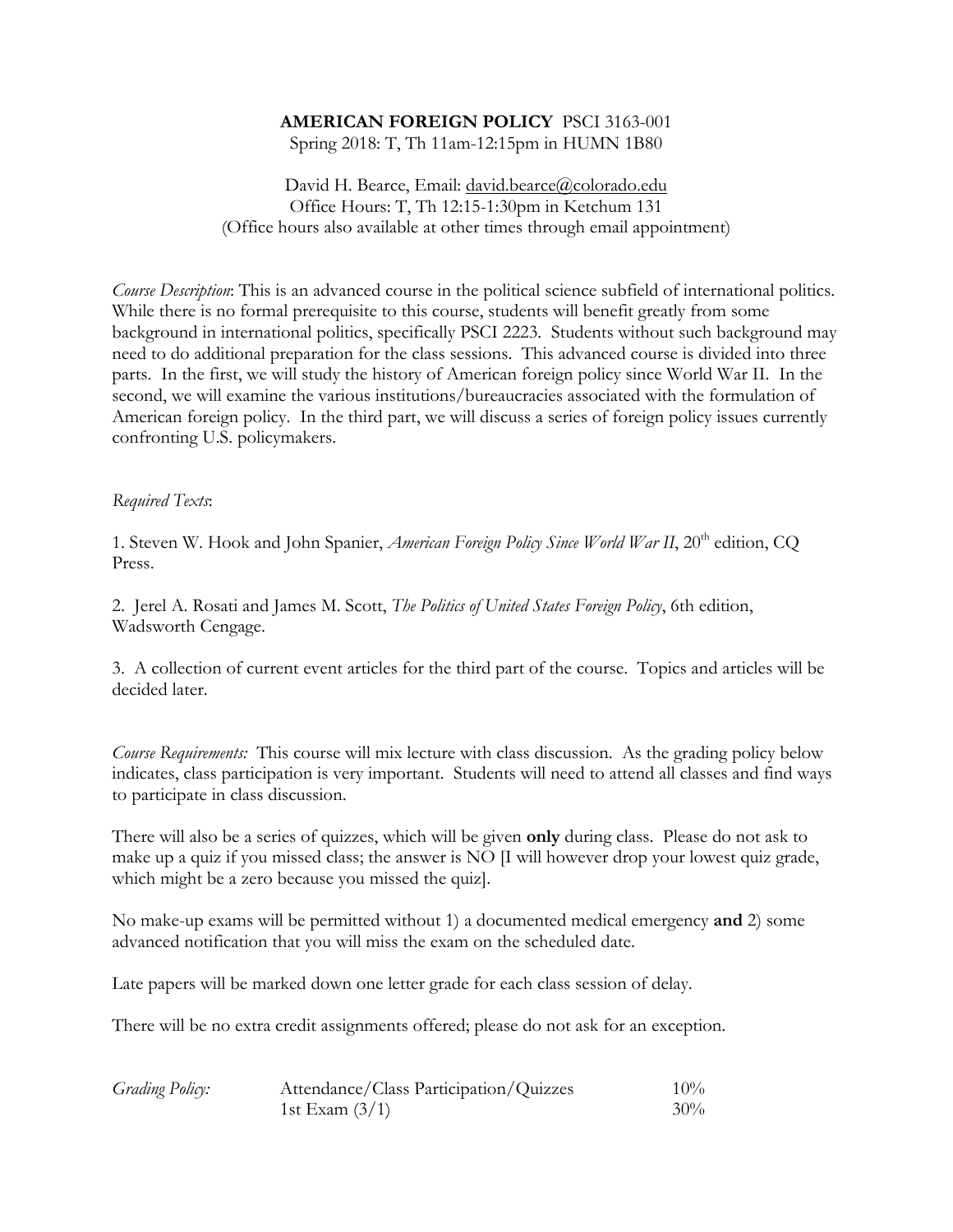| Paper Outline $(3/20)$       | $5\%$   |
|------------------------------|---------|
| Paper $(4/10)$               | $2.5\%$ |
| 2nd Exam (W 5/9 4:30-5:45pm) | 30%     |
|                              | $100\%$ |

*Grading Grievances:* Objectively assigning grades is a tough business, and we will make an occasional mistake. If you think that your exam has been graded unfairly, we can talk about it during office hours (but not in the classroom during or right after class). However, before we meet to talk about your grade, you must submit *in writing* an explanation detailing where (i.e. what question) and why you think that you received insufficient credit for your answer. Be forewarned: we will not accept explanations arguing that because you studied really hard for the test, your overall grade was just not high enough. You need to be able to show specific grading errors on our part.

*Disability Statement***:** If you qualify for accommodations because of a disability, please submit to your professor a letter from Disability Services in a timely manner (within 2 weeks) so that your needs can be addressed. Disability Services determines accommodations based on documented disabilities. Contact Disability Services at 303-492-8671 or by e-mail at dsinfo@colorado.edu.

If you have a temporary medical condition or injury, see Temporary Medical Conditions: Injuries, Surgeries, and Illnesses guidelines under Quick Links at Disability Services website and discuss your needs with your professor.

*Religious Observance***:** Campus policy regarding religious observances requires that faculty make every effort to reasonably and fairly deal with all students who, because of religious obligations, have conflicts with scheduled exams, assignments or required attendance. If you have a potential class conflict because of religious observance, you must inform me of that conflict within two weeks. See full details at www.colorado.edu/policies/fac\_relig.html .

*Classroom Behavior:* Students and faculty each have responsibility for maintaining an appropriate learning environment. Students who fail to adhere to such behavioral standards may be subject to discipline. Faculty members have the professional responsibility to treat all students with understanding, dignity and respect, to guide classroom discussion and to set reasonable limits on the manner in which they and their students express opinions. Professional courtesy and sensitivity are especially important with respect to individuals and topics dealing with differences of race, culture, religion, politics, sexual orientation, gender variance, and nationalities. Class rosters are provided to the instructor with the student's legal name. I will gladly honor your request to address you by an alternate name or gender pronoun. Please advise me of this preference early in the semester so that I may make appropriate changes to my records. See policies at: www.colorado.edu/policies/classbehavior.html and at

www.colorado.edu/studentaffairs/judicialaffairs/code.html#student\_code .

In this class, appropriate classroom behavior includes arriving on time and remaining for the entire class. Do not sleep, read the newspaper, send email or text messages, play games, have private conversations, etc. during lectures or recitations. Be sure to turn off your cell phones before class begins.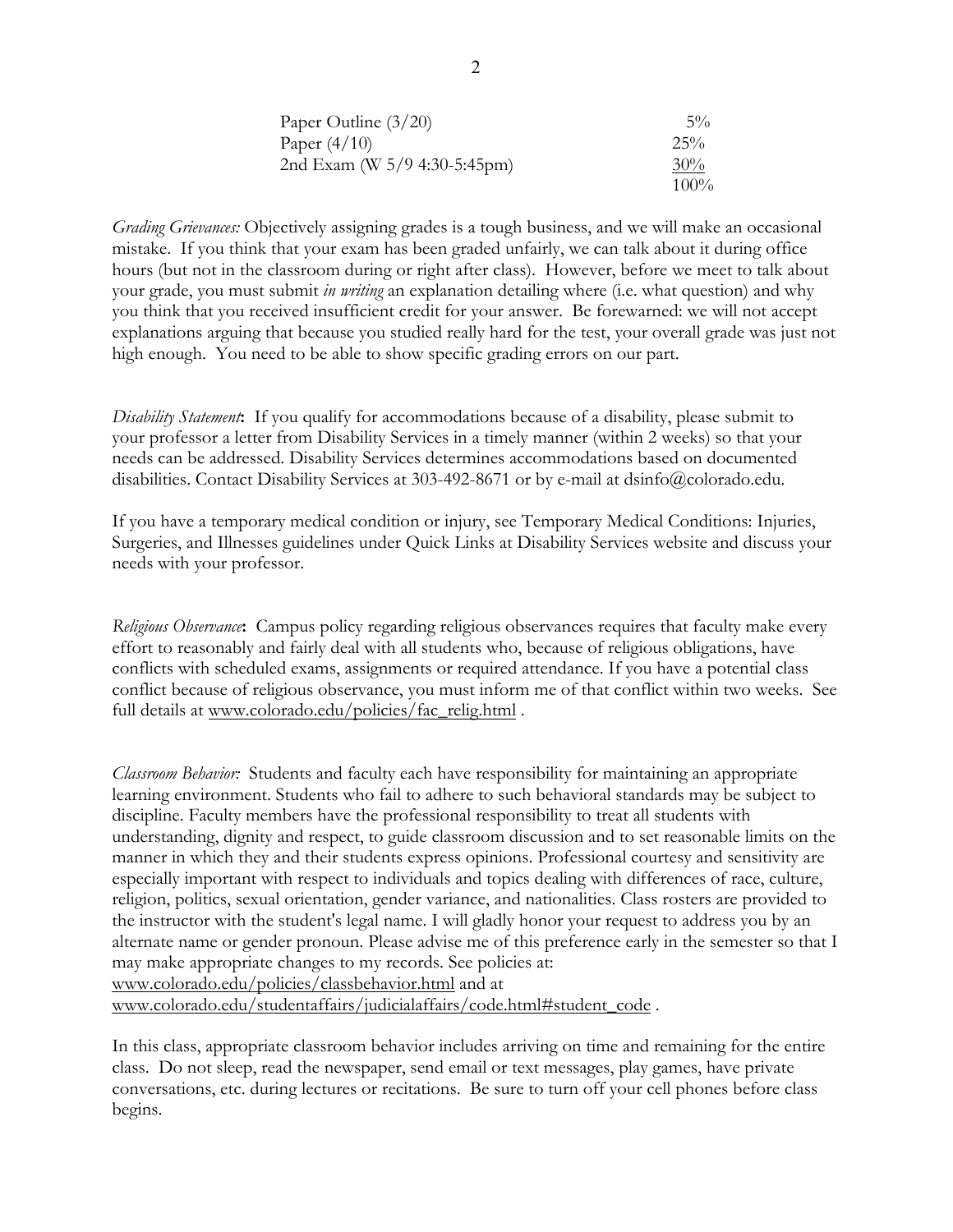*Sexual Harassment*: The University of Colorado Boulder (CU-Boulder) is committed to maintaining a positive learning, working, and living environment. The University of Colorado does not discriminate on the basis of race, color, national origin, sex, age, disability, creed, religion, sexual orientation, or veteran status in admission and access to, and treatment and employment in, its educational programs and activities. (Regent Law, Article 10, amended 11/8/2001). CU-Boulder will not tolerate acts of discrimination or harassment based upon Protected Classes or related retaliation against or by any employee or student. For purposes of this CU-Boulder policy, "Protected Classes" refers to race, color, national origin, sex, pregnancy, age, disability, creed, religion, sexual orientation, gender identity, gender expression, or veteran status. Individuals who believe they have been discriminated against should contact the Office of Discrimination and Harassment (ODH) at 303-492-2127 or the Office of Student Conduct (OSC) at 303-492- 5550. Information about the ODH, the above referenced policies, and the campus resources available to assist individuals regarding discrimination or harassment can be obtained at http://www.colorado.edu/odh.

*Honor Code***:** All students of the University of Colorado at Boulder are responsible for knowing and adhering to the academic integrity policy of this institution. Violations of this policy may include: cheating, plagiarism, aid of academic dishonesty, fabrication, lying, bribery, and threatening behavior. All incidents of academic misconduct shall be reported to the Honor Code Council and those students who are found to be in violation of the academic integrity policy will be subject to both academic sanctions from the faculty member involved and non-academic sanctions given by the Honor Code Council (including but not limited to university probation, suspension, or expulsion). Other information on the Honor Code can be found at: http://www.colorado.edu/policies/honor.html and http://www.colorado.edu/academics/honorcode/.

In this class, your sanction for the first violation of the honor code will be a 0 grade on the exam or written assignment for which the honor code violation occurred. For a second violation of the honor code, you will fail the class.

| Week | Readings                                               |
|------|--------------------------------------------------------|
| 1/16 | Introduction                                           |
| 1/18 | Hook and Spanier chapter 1; Rosati and Scott chapter 2 |
| 1/23 | Hook and Spanier chapter 2                             |
| 1/25 | Hook and Spanier chapter 3                             |
| 1/30 | Hook and Spanier chapter 4                             |
| 2/1  | Hook and Spanier chapter 5                             |
| 2/6  | Hook and Spanier chapter 6                             |
| 2/8  | No class                                               |
| 2/13 | Hook and Spanier chapters 7 and 8                      |
| 2/15 | Hook and Spanier chapters 9 and 10                     |

*Class Schedule:*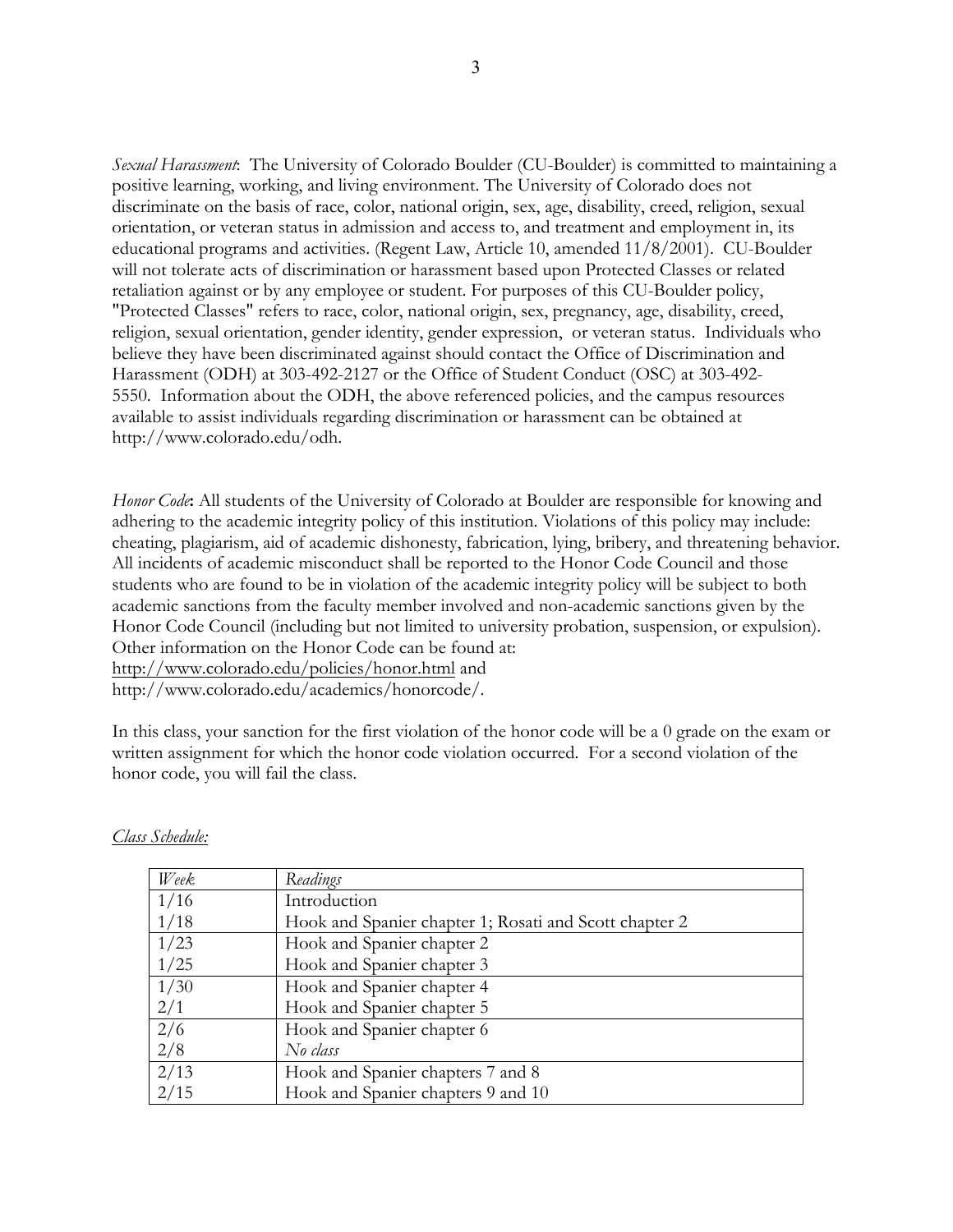| 2/20                     | Hook and Spanier chapters 11 and 12                                    |
|--------------------------|------------------------------------------------------------------------|
| 2/22                     | Hook and Spanier chapters 13 and 14                                    |
| 2/27                     | In class review session for $1^{st}$ exam                              |
| 3/1                      | $1^{st}$ exam                                                          |
| $\overline{\frac{3}{6}}$ | Rosati and Scott chapter 1                                             |
| 3/8                      | Rosati and Scott chapters 3 and 9                                      |
| 3/13                     | Rosati and Scott chapters 4 and 5                                      |
| 3/15                     | Rosati and Scott chapters 6 and 7                                      |
| 3/20                     | Rosati and Scott chapter 8 Paper Outline due in class                  |
| 3/22                     | Rosati and Scott chapter 10                                            |
| Spring break             |                                                                        |
|                          |                                                                        |
| 4/3                      | Rosati and Scott chapters 11 and 12 (11 and 13 in 5 <sup>th</sup> ed.) |
| 4/5                      | No class, writing day                                                  |
| 4/10                     | Paper due in class                                                     |
| 4/12                     | Current US foreign policy 1                                            |
| 4/17                     | Current US foreign policy 2                                            |
| 4/19                     | Current US foreign policy 3                                            |
| 4/24                     | Current US foreign policy 4                                            |
| 4/26                     | Current US foreign policy 5                                            |
| 5/1                      | In class review session for 2nd exam                                   |
| 5/3                      | No class                                                               |

## *Research Paper* (due in class on 4/10):

This will be a 7 page paper (and it must be paginated) with doubled spacing and 12 point font. Your bibliography, which should be extensive and must include non-internet sources (i.e. books and/or academic articles), does not count towards this page limit.

All papers must follow the structure outlined below and *use signposting* to demonstrate this structure.

*Introduction* (2 paragraphs) – In the first paragraph tell me very briefly 1) what specific Presidential decision you are trying to explain, 2) what were the main executive branch divisions, 3) who won the disagreement, and why. In the second paragraph, tell me how your paper will be organized.

#### *1. Background* – no more than 2 pages.

Tell me just enough detail so that the rest of your paper makes sense. In short, what was the foreign policy problem that required some specific Presidential decision? [I absolutely do not want a report on some US foreign policy event, so it might be wise to write this first section of the paper last, including only the details that a reader would need to understand sections 2 and 3 below.]

*2. Executive branch divisions* – at least 2 pages.

In the first paragraph, briefly summarize the different policy options for the President. Then develop each policy option in more detail and clearly identify the foreign policy actors within the